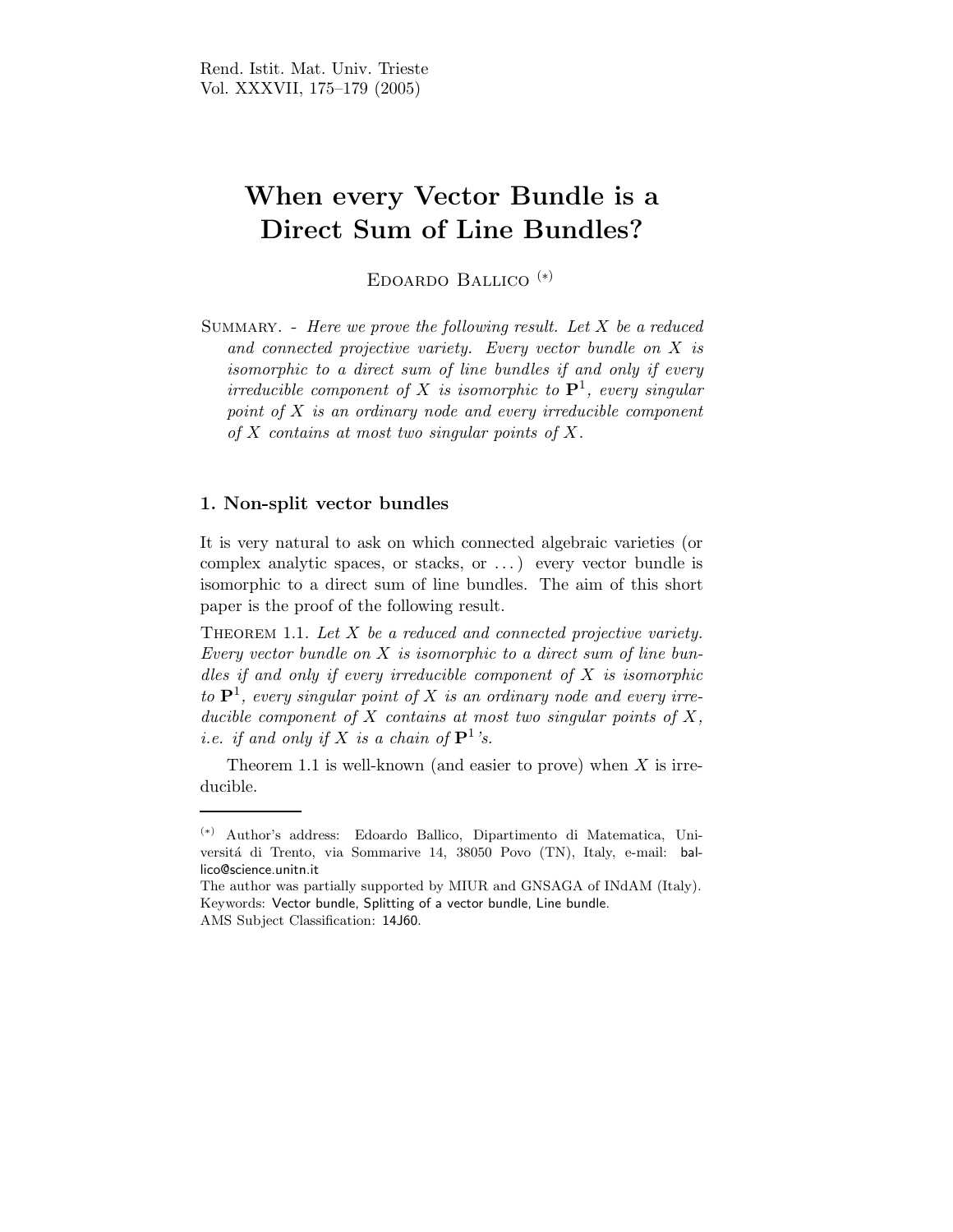REMARK 1.2. Let X be a reduced and connected projective curve. Fix any integer  $n \geq 2$ . The proof of Theorem 1.1 (plus the use of a general extension of  $\mathcal{O}_C$  by  $\mathcal{O}_C$  when C is any reduced and connected projective curve such that  $h^1(C, \mathcal{O}_C) > 0$ ) will show that every rank  $n$  vector bundle on  $X$  is isomorphic to a direct sum of n line bundles if and only if X is a chain of  $\mathbf{P}^1$ 's.

We work over an algebraically closed field  $\mathbb{K}$ .

Let Y be a reduced curve and  $P \in Y$ . We recall that the local ring  $\mathcal{O}_{Y,P}$  is seminormal (i.e. Y has a seminormal singularity) if and only if all formal branches of  $Y$  at  $P$  are smooth and the number of such branches is equal to the dimension of the Zariski tangent space of  $Y$  at  $P$ .

LEMMA 1.3. Let C be an integral projective curve such that  $g :=$  $p_a(C) > 0$ . Fix any integer  $d \geq 2g + 1$  and any  $L \in Pic^d(C)$ . Notice that  $h^1(C, L) = 0$  and that L is very ample. Let  $h_L : C \to \mathbf{P}^n$ ,  $n := d - g$ , be the complete embedding associated to the linear system |L|. Then  $h_L^*(T\mathbf{P}^n(-1))$  is not a direct sum of line bundles.

Proof. Since C is locally Cohen-Macaulay, we have

$$
h^1(C, L) = h^0(C, Hom(L, \omega_C))
$$

([1], p. 1 or Th. 1.15 at p. 167). Since  $deg(\omega_C) = 2g - 2$  even when C is not Gorenstein, we have  $h^1(C, L) = 0$ . Now we prove the last assertion. Assume that  $h_L^*(T\mathbf{P}^n(-1))$  is a direct sum of n line bundles. By the Euler's sequence  $TP^n(-1)$  is a rank n spanned vector bundle such that  $\det(T\mathbf{P}^n(-1)) \cong \mathcal{O}_{\mathbf{P}^n}(1)$ . Hence  $h_L^*(T\mathbf{P}^n(-1))$  is a rank  $n$  vector bundle with determinant isomorphic to  $L$  and hence with degree d. Since  $h_L(X)$  spans  $\mathbf{P}^n$ ,  $h_L^*(T\mathbf{P}^n(-1))$  contains no trivial factor (hint: use the Euler's sequence of  $T\mathbf{P}^n$  to show that a trivial factor of  $h_L^*(T\mathbf{P}^n(-1))$  corresponds to a hyperplane of  $\mathbf{P}^n$ containing  $h<sub>L</sub>(C)$ ). Since  $g > 0$ , every non-trivial spanned line bundle on C has degree at least 2. Hence  $h_L^*(T\mathbf{P}^n(-1))$  has degree at least  $2n = 2d - 2g > d$ , contradiction. □

LEMMA 1.4. Let Y be a reduced projective curve,  $D$  a union of some of the irreducible components of  $Y$  and  $F$  a rank n vector bundle on D. Let T be the closure of  $Y \ D$  in Y. Fix any rank n vector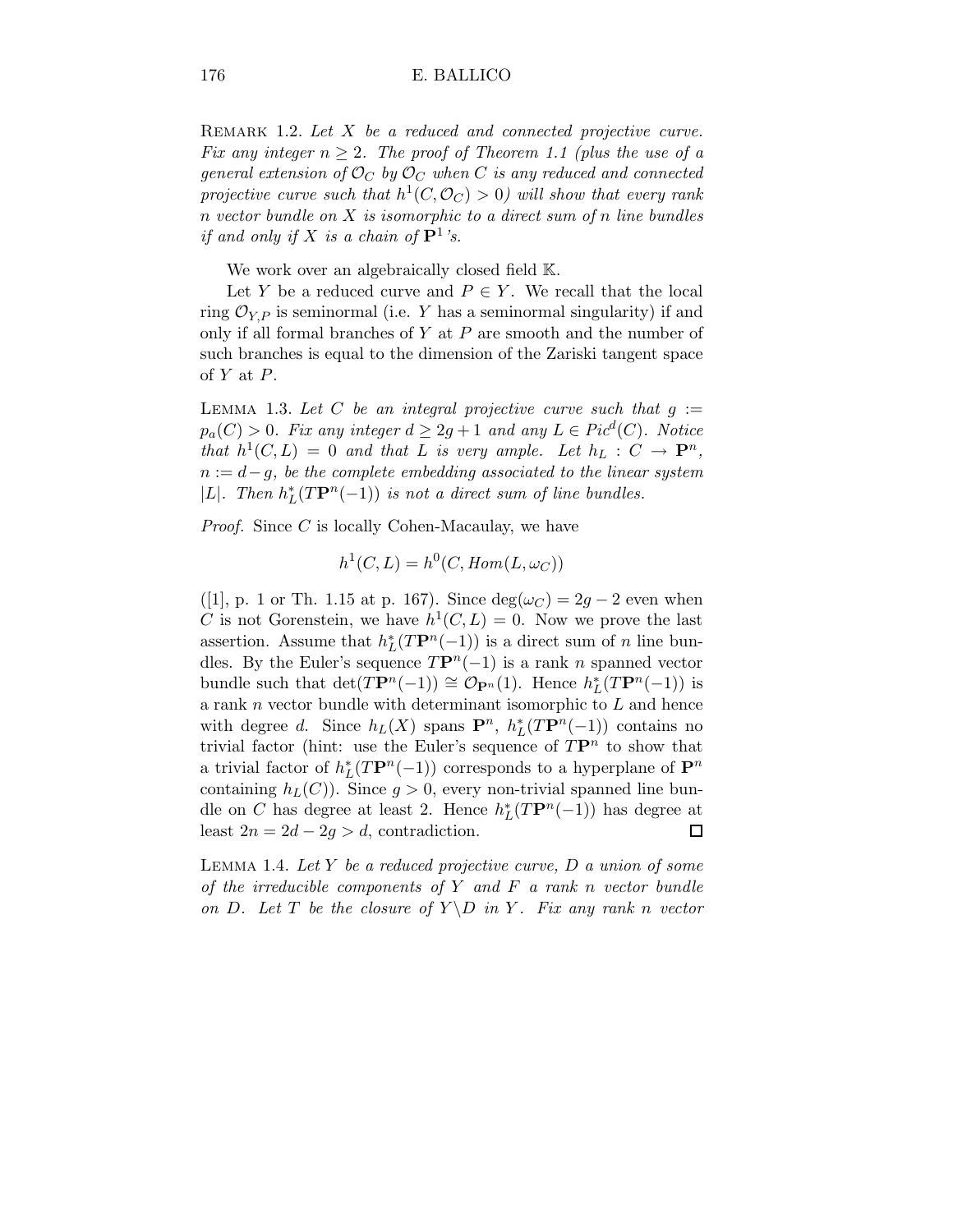bundle A on T. Then there exists a vector bundle E on Y such that  $E|D \cong F$  and  $E|T \cong A$ .

*Proof.* Since the set  $D \cap T$  is finite, there is an open neighborhood U of  $D \cap T$  in D such that  $F \cap U \cong \mathcal{O}_U^{\oplus n}$  and an open neighborhood V of  $D \cap T$  in T such that  $A|V \cong \mathcal{O}_V^{\oplus n}$ . Glue together F and A along  $V \cup U$  to get the existence of at least one such bundle.

LEMMA 1.5. Fix an integer  $n \geq 2$ . Let Y be a reduced and connected projective curve such that every rank n vector bundle on Y is a direct sum of line bundles. Then every rank n vector bundle on every connected union Z of irreducible components of Y is isomorphic to a direct sum of line bundles of Z

*Proof.* We may assume  $Z$  connected. Fix any rank  $n$  vector bundles F on Z. By Lemma 1.4 there is a rank n vector bundle E on Y such that  $E|Z \cong F$ . By assumption  $E \cong L_1 \oplus \cdots \oplus L_n$  for some  $L_i \in Pic(Y)$ . Hence  $F \cong L_1 | Z \oplus \cdots \oplus L_n | Z$ .  $\Box$ 

REMARK 1.6. In the set-up of Lemma 1.4 we see that if  $T, D$  are irreducible components of Y such that  $T \cap D \neq \emptyset$ , then  $p_a(T \cup D) = 0$ and hence  $\sharp(T \cap D) = 1$  and  $T \cup D$  has an ordinary node at the point  $T \cap D$ .

LEMMA 1.7. Let  $Y$  be the connected projective curve with a unique singular point,  $P$ , a seminormal singularity at  $P$  and  $3$  irreducible components  $T_1, T_2, T_3$  such that  $T_i \cong \mathbf{P}^1$  for every i, i.e. let Y be isomorphic to a general union of 3 lines of  $\mathbf{P}^3$  through a common point. Notice that  $p_a(Y) = 0$  and that for all integers  $d_1, d_2, d_3$  there is a unique  $L \in Pic(Y)$  such that  $deg(L|T_i) = d_i$  for every i. For every integer  $n \geq 2$  there is a rank n vector bundle  $E_n$  on Y such that  $E_n$  is not isomorphic to a direct sum of n line bundles.

*Proof.* The first assertion is obvious: just use that  $h^1(Y, \mathcal{O}_Y) = 0$ . Let  $\mathcal{O}_Y(d_1,d_2,d_3)$  denote the unique (up to isomorphisms) line bundle L on Y such that  $\deg(L|T_i) = d_i$  for every i. For every  $i \in \{1, 2, 3\}$ set  $Z_i = T_j \cup T_k$ , where  $(i, j, k)$  is a cyclic permutation of  $(1, 2, 3)$ . Since  $h^1(Z_i, \mathcal{O}_{Z_i}) = 0$ , every  $L \in Pic(Z_i)$  is uniquely determined by the two integers  $deg(L|T_i)$  and  $deg(L|T_k)$ . We use the obvious notation  $\mathcal{O}_{Z_i}(d_j, d_k)$ . Every vector bundle on  $Z_i$  is isomorphic to a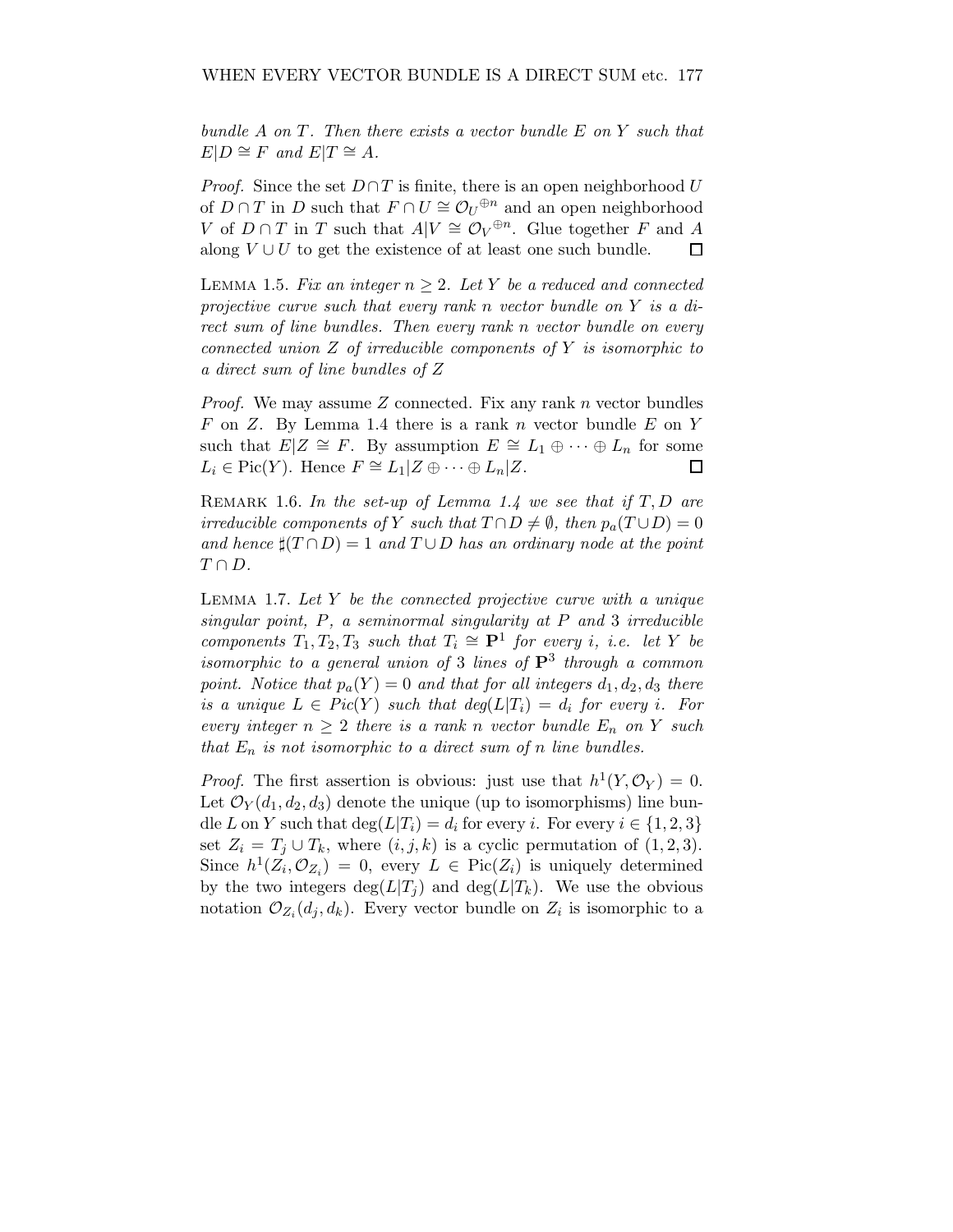direct sum on line bundles ([3], Prop. 3.1). Take as  $E_2$  a general line bundle obtained gluing together with general data at P the vector bundles  $\mathcal{O}_{T_i}(1) \oplus \mathcal{O}_{T_i}$ . We have  $E_2 | Z_i \cong \mathcal{O}_{Z_i}(1,0) \oplus \mathcal{O}_{Z_i}(0,1)$  for all i. These 3 relations imply that  $E_2$  is not isomorphic to a direct sum of 2 line bundles. Now take  $n \geq 3$  and set  $E_n = E_2 \oplus \mathcal{O}_Y^{(n-2)}$ . Since Y is projective, the Krull-Schmidt unique decomposition theorem for vector bundles on X is true ([2], Th. 3). Hence  $E_n$  is not isomorphic to a direct sum of  $n$  line bundles.

*Proof of Theorem 1.1.* The " if " part is  $[3]$ , Prop. 3.1. Now we prove the " only if " part. We assume that every vector bundle on X is a direct sum of line bundles. Assume the existence of at least one component of X which is either a curve with arithmetic genus > 0 or a variety of dimension  $\geq 2$ . Since X is projective, this assumption implies the existence of an integral projective curve  $C \subseteq X$  such that  $g := p_a(C) > 0$ . Since X is projective, there is a very ample line bundle R on X such that  $h^1(X, \mathcal{I}_C \otimes R) = 0$ . Hence the complete embedding  $h_R : X \to \mathbf{P}^m$  induced by the complete linear system  $|R|$  maps C isomorphically into a linear subspace M of  $\mathbf{P}^m$  and the associated map  $C \to M$  is induced by the complete linear system  $|R|C|$ . Taking instead of R a large power of it, we may also assume  $d := \deg(R|C) \geq 2p_a(C)+1$ . Under this assumption we have  $n := \dim(M) = d - g$ . Notice that  $h_R^*(T\mathbf{P}^m(-1))|C \cong \mathcal{O}_C^{\oplus (m-n)} \oplus$  $h_{R|C}^*(TM(-1))$ . By Lemma 1.3  $h_{R|C}^*(TM(-1))$  is not isomorphic to a direct sum of line bundles. Hence  $h^*_R(T\mathbf{P}^m(-1))$  is not a direct sum of line bundles (use Krull-Schmidt unique decomposition theorem ([2], Th. 3)), contradiction. Hence every irreducible component of X is isomorphic to  $\mathbf{P}^1$ . By Lemma 1.5 and Remark 1.6 we also obtain that the graph of the irreducible components of  $X$  has no closed path and that any two irreducible components of  $X$  are transversal. Fix any such irreducible component  $T$  and assume that  $T$  contains at least 3 singular points of X. Hence there are 3 distinct points  $P_i$ ,  $i = 1, 2, 3$  of T and 3 irreducible components  $T_i$ ,  $i = 1, 2, 3$ , of X such that  $T \cap T_i = \{P_i\}$  for all i and the curve  $T \cup T_1 \cup T_2 \cup T_3$  is a nodal tree. By [3], Remark at the bottom of p. 390, there is a rank two vector bundle on  $T \cup T_1 \cup T_2 \cup T_3$  which is not isomorphic to a direct sum of two line bundles. Hence the contradiction comes from Lemma 1.4. Now fix  $P \in \text{Sing}(X)$ . To conclude the proof of the " only if "